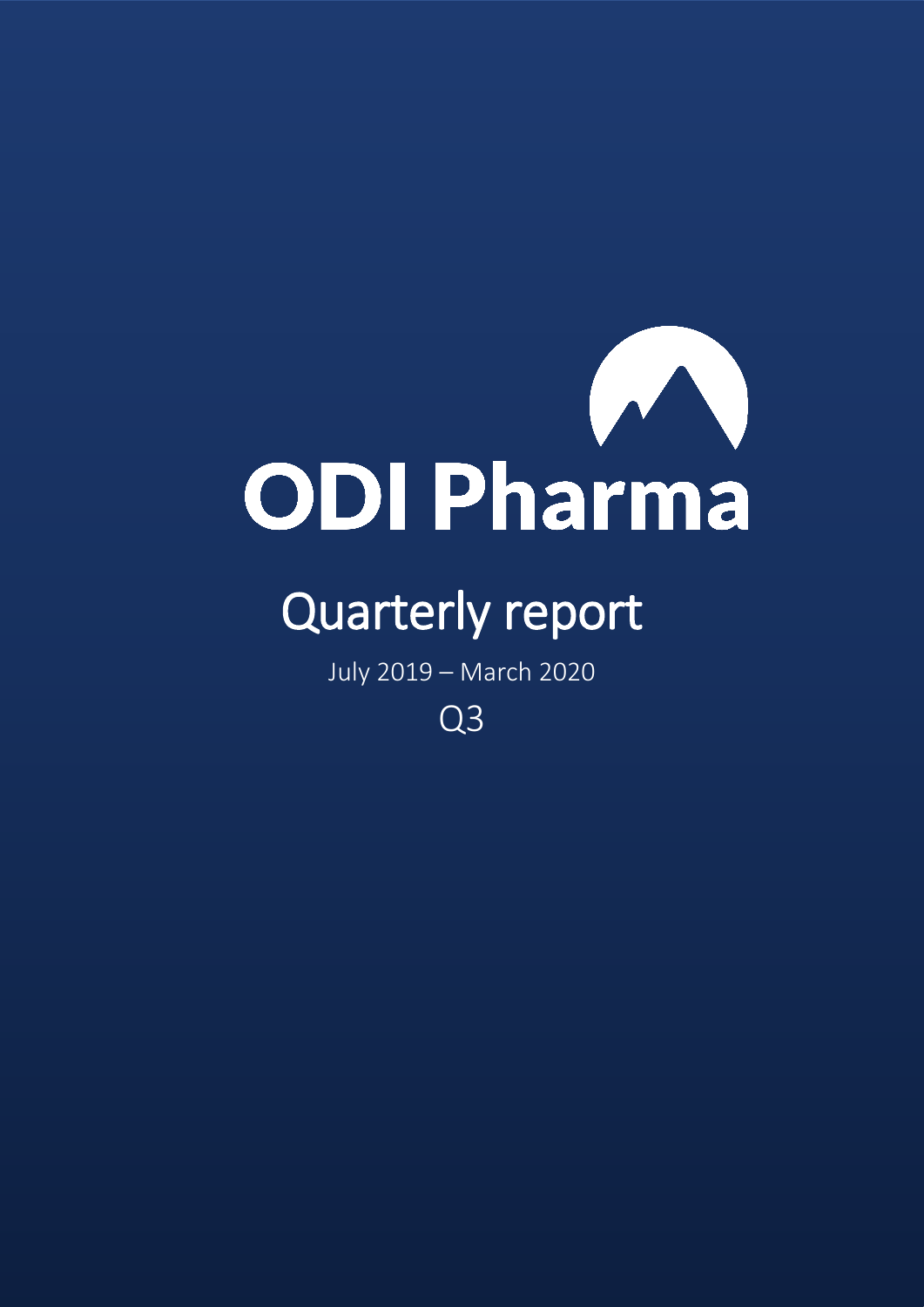## ODI PHARMA QUARTERLY REPORT

*In this Quarterly Report, the following definitions apply, unless stated otherwise: The "Company" or "ODI Pharma" refers to ODI Pharma AB with Org. number (Swedish corporate registration number) 559223-1392.*

*ODI Pharma AB was formed on the 23 rd of October 2019. ODI Pharma AB is the Swedish holding company of ODI Pharma Schweiz AG and ODI Pharma Polska Sp. z o.o. The group was established on the 28 th of June 2018 when ODI Pharma Schweiz AG acquired the shares in ODI Pharma Polska Sp. z o.o..*

#### Third quarter (2020-01-01 – 2020-03-31)

The Group's net sales amounted to SEK -6 076. The Group's loss after financial items amounted to SEK -1 662 333. Result per share amounted to SEK -0,11.\* The solidity as of 2020-03-31 was 94%.\*\*

#### Nine months (2019-07-01 – 2020-03-31)

The Group's net sales amounted to SEK 218 532. The Group's loss after financial items amounted to SEK -3 712 338. Result per share amounted to SEK -0,45.\* The solidity as of 2020-03-31 was 94%.\*\*

*\* The Company's result per share: The result for the period divided by the number of shares at the end of the period. The total number of shares as of March 31st , 2020, amounted to 15,220,000 shares. The result per share based on the average number of shares (8 258 175,18) amounts to SEK -0,45 for the nine month period 2019- 07-01 – 2020-03-31.*

*\*\* Solidity: Equity divided by total capital.*

#### Highlights during Q3

- January The interest in the new share issue was significant. The subscription rate amounted to approx. 383% and ODI Pharma received approx. SEK 25 million before issue costs.
- January The new share issue was partially registered at the Swedish Companies Registration Office. 2,579,114 shares out of the total of 2,720,000 shares that were subscribed in the new share issue, were registered.
- January The second and final part of the Company's new share issue was registered.
- January ODI Pharma's first day of trading in the Company's share on Spotlight Stock Market commenced.
- January ODI Pharma's supplier of medical cannabis received its European Union Good Manufacturing Practices ("EU-GMP") certification as an active substance manufacturer.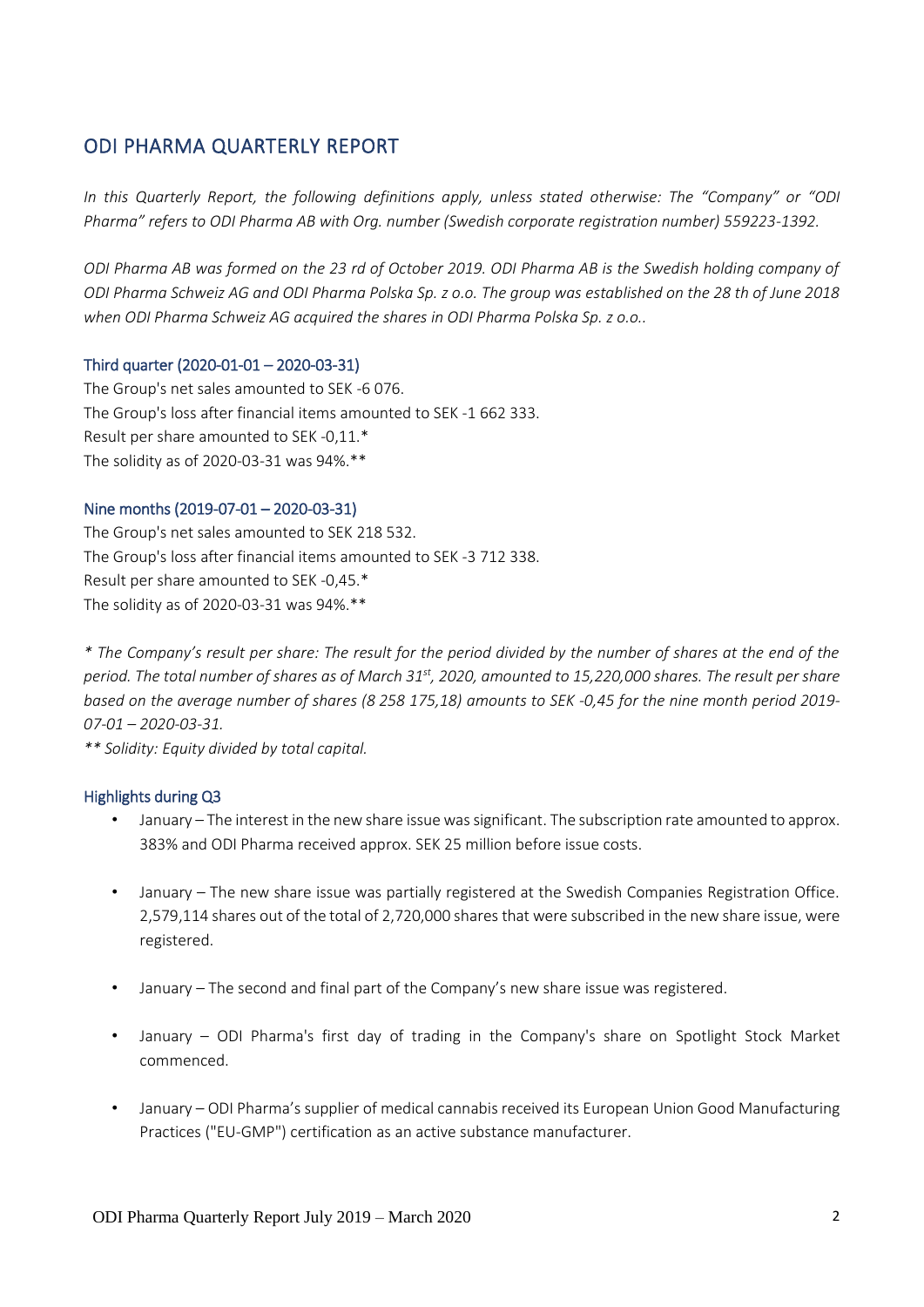• January – ODI Pharma's founders made a comment on their minor sell of shares, returning to approximate Pre IPO shareholding levels.

### Highlights after Q3

- February ODI Pharma published half-yearly report 2019.
- April ODI Pharma announced that the Board of Directors does not see any impact on the Company's mid- and long-term goals due to COVID-19. At the same time the current situation has caused ODI Pharma to experience a delay in the implementation of the import process.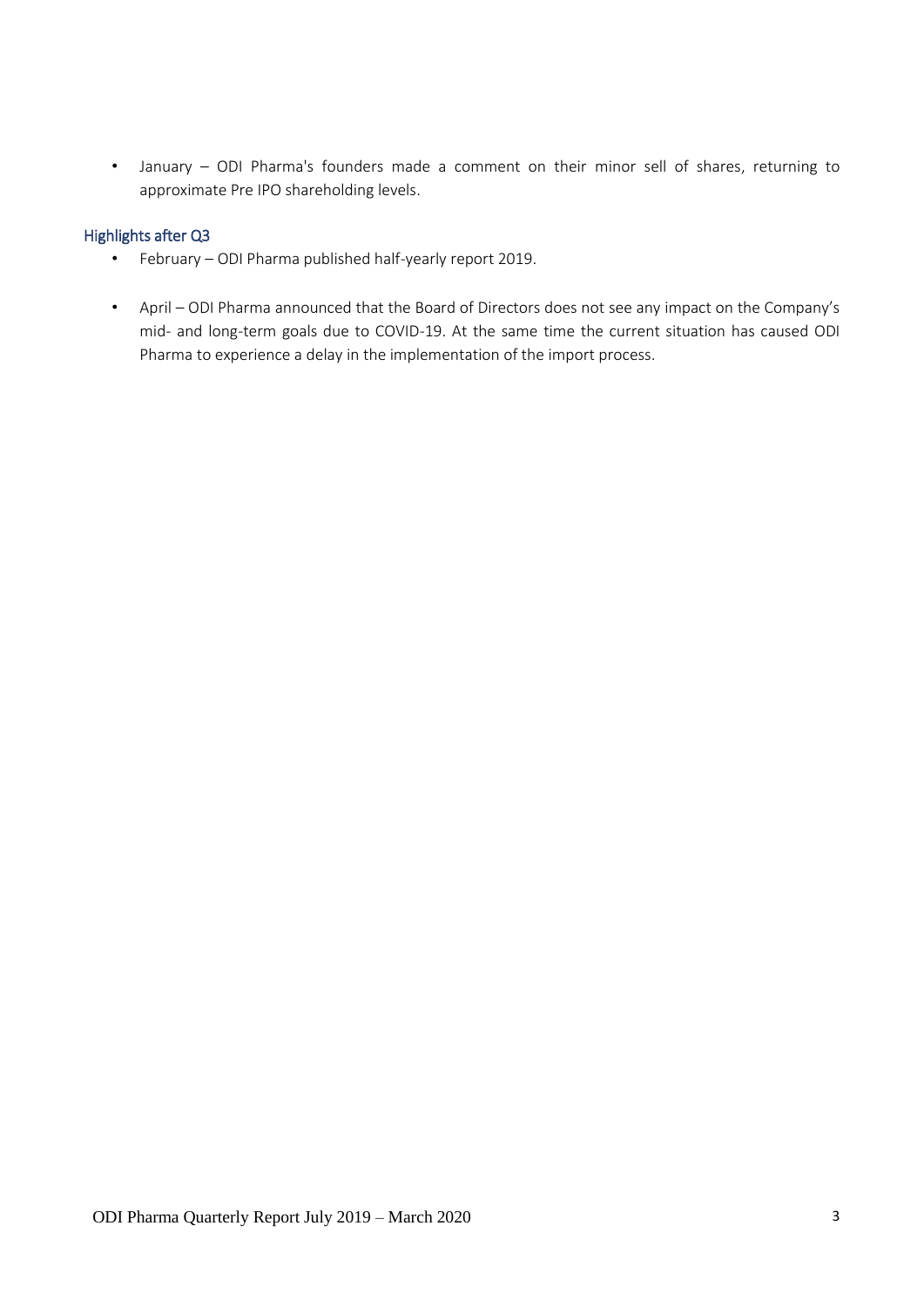## COMMENTS BY CEO DEREK SIMMROSS



ODI Pharma has completed its first quarter as a listed company, we can conclude that things are moving fast and, in the broad perspective, as expected. From our point of view, I can assure our investors that we are working hard in order to prepare the business for the coming time.

Looking back at the first three months of 2020 we couldn´t be happier regarding the support in connection to the IPO. As stated the subscription rate amounted to approx. 383% and ODI Pharma received approx. SEK 25 million before issue costs. The funds are of course crucial in order to drive the business forward.

Despite the challenging world caused by the ongoing pandemic, ODI Pharma is enthusiastic about our business. We are well capitalized for our needs and we are running low overhead (no managerial salaries). The heavy expenses from preparing for and listing on the exchange are behind us. We have great business partners and proper infrastructure to move forward with tenacity.

Notwithstanding minor delays as was indicated in a press release in April, ODI Pharma has relentlessly worked to streamline its time to market.

As stated throughout the IPO, our vision is to be a market leader in Europe within the Medical Cannabis industry. We have a clear understanding of how to achieve this. We will take all responsibility of the medical product after it leaves the cultivation/processing facility (including regulatory, legal, financial, logistics, storage, distribution, education and liability). We have put together a great team and infrastructure to implement these important tasks for our brand and I have full confidence that we will achieve this within a relatively short period of time.

Our goal is to always focus on excellence as it is crucial to our success, especially given the sensitive nature of our industry. We are in a marathon and not a 100 meters race and we are determined to go the distance.

Researchers around the globe are making exciting progress in identifying and evaluating new uses for Medical Cannabis. If only even a fraction of the potential value of the plant is accurate, we are on the correct path forward. Also, we constantly study potential various business strategies based on the cannabis plant.

Like stated before, our focus going forward will continue to be on establishing ODI Pharma initially on the Polish market, building a strong revenue stream from customer sales, while also focusing on product awareness and brand development. We are targeting a market with enormous potential and we are convinced that ODI Pharma has the right prerequisites to realize our goals.

#### Derek Simmross

CEO, ODI Pharma AB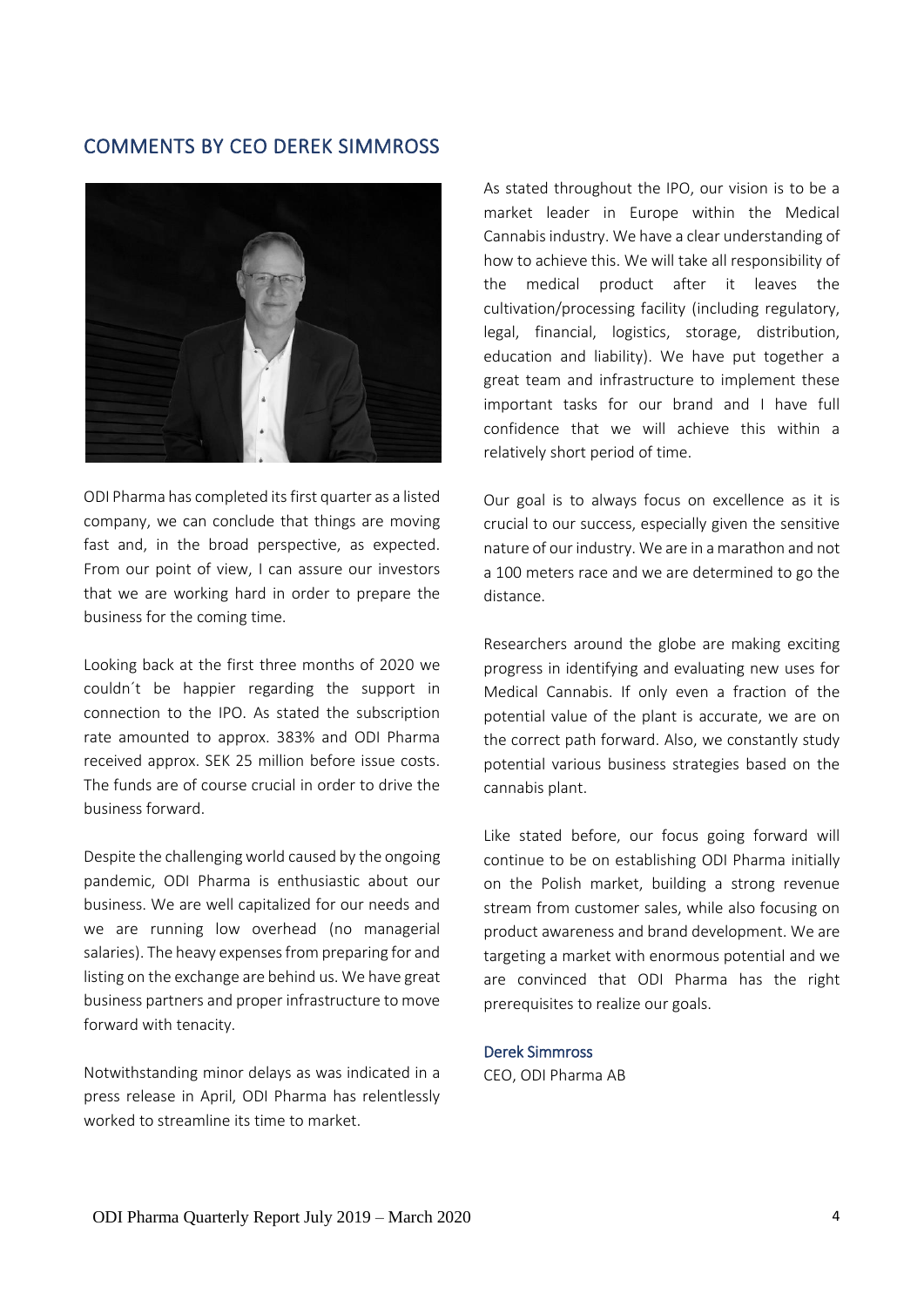## ABOUT ODI PHARMA

ODI Pharma, with its European network, subsidiaries, and affiliates, is a producer of pharmaceutical cannabis products. The founders and board members of the Company have an extensive background in the trading industry, and the medical cannabis industry as well. The Company focuses on distribution to the medical cannabis market in Poland, through its subsidiary ODI Pharma Polska Sp z. o. o. ODI Pharma AB holds 100% of the shares in the company ODI Pharma Polska Sp. z o.o. through its Swiss subsidiary ODI Pharma Schweiz AG, in which the Company owns 100% of the shares. The Swiss subsidiary is the research hub and will develop further distribution agreements in other countries. The main focus of ODI Pharma is on the medical cannabis products that are sold to clients and patients through ODI Pharma's relationships with pharmacies via wholesale distributors.

ODI Pharma's upcoming business activities will be focused on the Polish market and the Company has therefore chosen to name this business strategy the *Polish Strategy*. The financial focus implies the outsourcing of hard assets, including the cultivation, processing facilities, laboratories, storage, and logistics. ODI Pharma's operations are carried out through its subsidiary on the Polish market, which handles the imports and distribution of medical cannabis products. The Company has secured a relationship with one of the leading pharmaceutical wholesalers in Poland, NEUCA. Further, the Company has secured a valuable supply contract with one of the largest cannabis producers in Canada. The supplier is a first-tier producer who operates at the highest standards, which enables full control over the strains.

ODI Pharma believes that European clients require a wide variety of medical cannabis products of high quality to treat specific illnesses. The Company is a medical cannabis finished product producer and therefore has no cultivation operations, it has access to provide a wide variety of different strains, oils, and the latest formulations. The Company intends to provide a range of medical cannabis products which will initially, due to the regulation in Poland, be dried flowers.

#### The products

Medical cannabis comes in a range of different products with different levels of THC (Tetrahydrocannabinol) and CBD (Cannabidiol). The products that ODI Pharma is going to produce for the Polish market, per the *Polish Strategy,* are products that will be approved by the Polish governmental agencies. Initially, the products will be dried flowers, since this is the product that this far has been regulated in Poland (even though the law in Poland allows for a range of derivates from the cannabis plant). These products will be based on the raw material of fully approved cannabis imported by the Company and strategic partners. The products will be manufactured with a subsidiary of ODI Pharma's strategic partner in Poland, NEUCA. The dried flowers can be consumed by the patients in various ways following the guidelines of the pharmacists. ODI Pharma is evaluating other product types besides dried flowers to be sold on the Polish market. The Company expects these other products to hit the market during 2021.

ODI Pharma intends to be up-to-date on trends and regulatory requirements and future products may, therefore, differ from the current products. The market demand decides what type of medical cannabis products the Company will supply, which the Company's flexible business model enables. The production of the products is fully integrated with NEUCA. The current market price of dried flowers in Poland is approx. EUR 13.00-15.00 (based on current exchange rate) per gram, ODI Pharma intends to at least match this price, while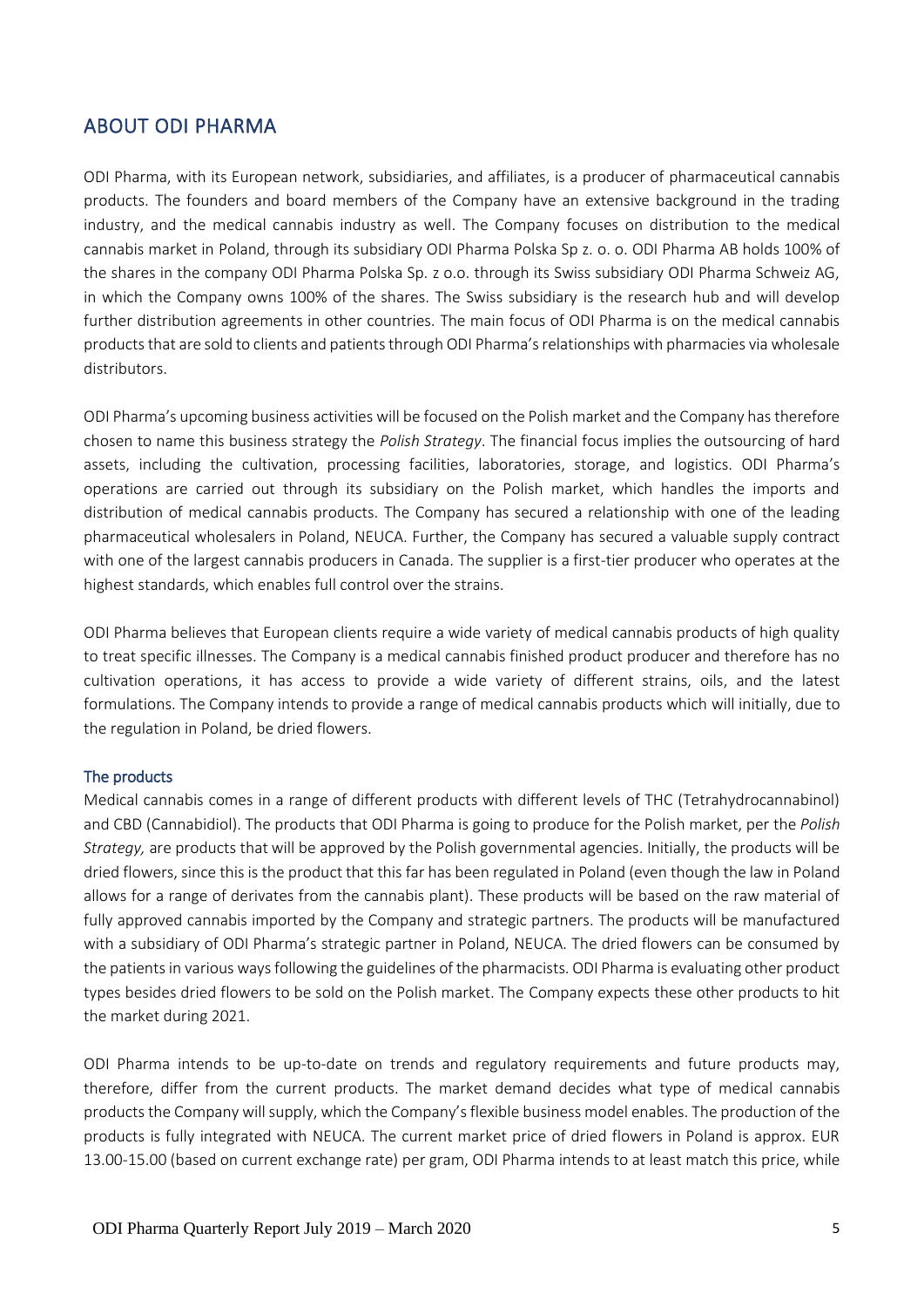still providing high-quality products. Whatever product type of medical cannabis ODI Pharma provides, the objective is to be cost-efficient concerning what has previously been stated.

#### Target groups

There is a total of about 40+ indications in which medical cannabis may potentially show results in terms of efficacy. The Supreme Pharmaceutical Chamber of Poland (Naczelna Izba Aptekarska) estimates an immediate market demand of 300,000 patients by 2025. Jędrzej Sadowski, the author of the bill legalizing cannabis, estimates 300,000 patients as well. ODI Pharma assumes that it will take some years to reach the potential patients' number that uses the product and the Company estimate that this will be reached in 2025. The Polish regulations do not limit the prescriptions for medical cannabis concerning certain ailments – therefore all physicians have the authorization to prescribe medical cannabis to all their patients and all types of illnesses. The Supreme Pharmaceutical Chamber of Poland suggested the application with treatable conditions including nausea caused by chemotherapy, epilepsy, symptoms of multiple sclerosis and chronic pain.

## ABOUT THE QUARTERLY REPORT

#### Group structure

ODI Pharma AB was formed on the 23rd of October 2019. ODI Pharma AB is the Swedish holding company of ODI Pharma Schweiz AG (100%). ODI Pharma Schweiz AG has an ownership of 100% in ODI Pharma Polska Sp. z o.o. The group was established on the 28th of June 2018 (the "Group") when ODI Pharma Schweiz AG acquired the shares in ODI Pharma Polska Sp. z o.o..

#### Auditor´s review

The quarterly report has not been reviewed by the Company's auditor.

#### Revenue and operating results Q3

The Group's revenue amounted to SEK -6 076 (SEK 0) in the third quarter and resulted in an operating income of SEK -1 708 057 (SEK 585 361). Majority of the operating expenses related insurance expenses, legal services, listing fees, accounting services and audit. The holding company, ODI Pharma AB, has not generated any revenues during the quarter, operating expenses for external consultants, service provider and other costs amounted to SEK -883 497.

#### Revenue and operating results first nine months

The Group's revenue amounted to SEK 218 532 (SEK 0) for the first nine months and resulted in an operating income of SEK -3 707 211 (SEK -1 867 990). Majority of the operating expenses related IPO costs, insurance expenses, listing fees, legal services, accounting services and audit. The holding company, ODI Pharma AB, has not generated any revenues during the first nine months, operating expenses for external consultants, service provider and other costs amounted to SEK -1 409 728.

#### Balance sheet and solidity

ODI Pharma AB was registered with the Swedish Companies Registration Office on the 23<sup>rd</sup> of October 2019 with a shareholder equity of SEK 500,000. The company has no long-term liabilities. The group was established on the 28th of June 2018. Total assets of the Group amounted to SEK 22,888,898 (SEK 5,836,237) and consisted primarily of subscription agreements from investors (other current receivables) and cash at bank. The solidity of the Group was 94% (98%) at quarter end. The holding company, ODI Pharma AB, stated total assets of SEK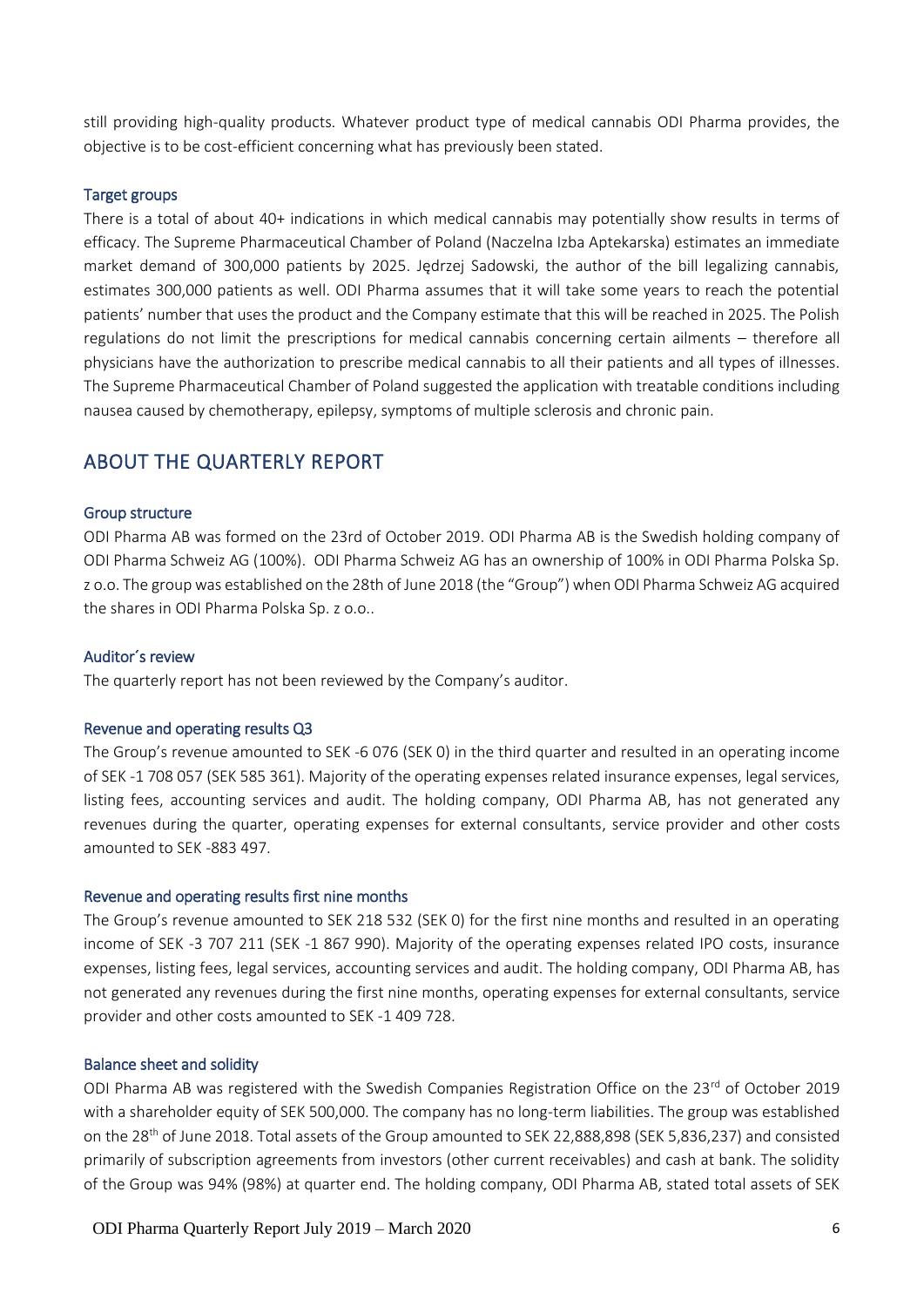21 468 957 consisting primarily of receivables relating to new share issue in progress (other current receivables). The solidity of ODI Pharma AB was 95%.

### Cash flow and investments

Cash flow from operations in the Group during the third quarter amounted to SEK -2 946 822 (SEK -253 061). Cash flow from financing and investment activities during the third quarter amounted to SEK 20 354 531 (SEK 263), primarily through the new share issue, resulting in a cash flow for the period from January to March of SEK 18 757 709. The holding company, ODI Pharma AB, showed a cash flow after financing and investment activity of SEK 19 893 922.

Cash flow from operations in the Group during the first nine months of 2019/2020 amounted to SEK-3 089 087 (SEK -1 866 684). Cash flow from financing and investment activities during the first nine months amounted to SEK 20 851 799 (SEK -9588), primarily through the new share issue at the foundation of ODI Pharma AB, resulting in a cash flow for the period from July 2019 to March 2020 of SEK 17 762 712. The holding company, ODI Pharma AB, showed a cash flow after financing and investment activity of SEK 19 893 922 during the third quarter 2019/2020.

#### The share

The shares of ODI Pharma were listed on Spotlight Stock Market on January 23<sup>rd</sup>, 2020. The short name/ticker is ODI and the ISIN code is SE0013409760. On March 31<sup>st</sup>, 2020 the number of shares in ODI Pharma AB amounted to 15,220,000 shares. Average number of shares during the third quarter amounted to 15,220,000. Every share equals the same rights to the Company´s assets and results.

#### **Warrants**

No warrants are outstanding to any party.

#### Shareholders

The table below presents the current shareholders, at the date of this report, with more than 5 percent of the votes and capital in ODI Pharma AB.

| Name               | Number of shares | The proportion of<br>votes and capital (%) |
|--------------------|------------------|--------------------------------------------|
| Volker Wiederrich  | 6,255,898        | 41,10                                      |
| Derek Simmross     | 6,250,000        | 41,06                                      |
| Other shareholders | 2,714,102        | 17,84                                      |
| Total              | 15,220,000       | 100.00                                     |

#### Financial calendar

| Current Financial year     |   |
|----------------------------|---|
| Year End Report 2019/2020  | д |
| July – September 2020 (Q1) |   |
| Annual Report 2019/2020    | Γ |

 $1<sup>st</sup>$  of October 2019 – 30<sup>th</sup> of June 2020 August  $27<sup>th</sup>$  2020 November 27<sup>th</sup> 2020 December 17<sup>th</sup> 2020

#### Accounting policy of the quarterly report

The financial statements of ODI Pharma AB, as well as the ODI Pharma Group, are prepared per the Swedish Annual Accounts Act and the standards of the Swedish Accounting Standards Board (BFNAR) 2012:1 (K3) and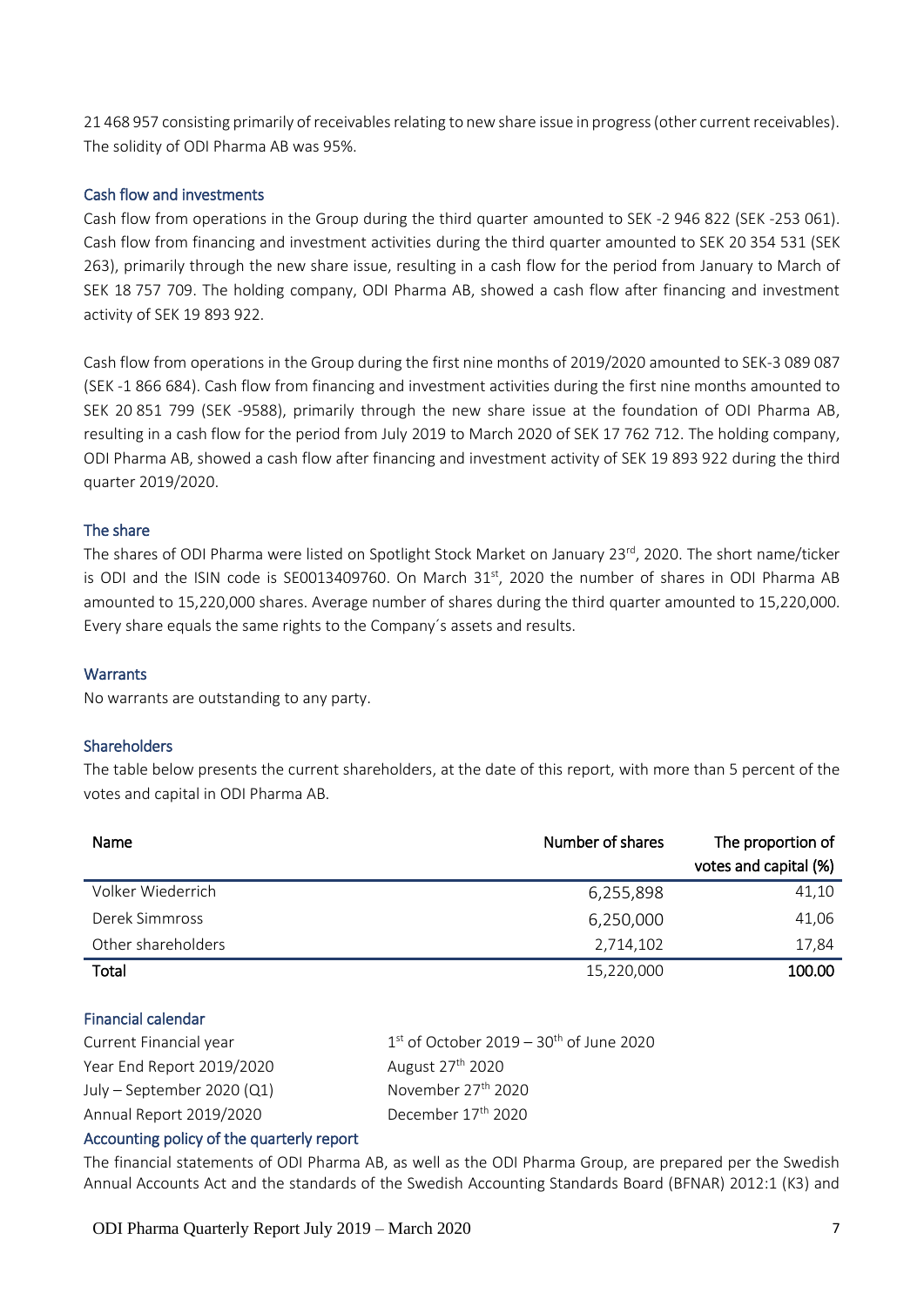Spotlight's Rules and Regulations, as applicable. Consolidated accounts include parent company and subsidiaries in which parent company direct or indirectly owns shares that is more than 50% of the votes. Intangible and tangible assets is at the acquisition value reduced with accumulated depreciation according to plan and eventually write downs. Depreciation is done linear in relation to expected useful life. The financial overviews of ODI Pharma's subsidiaries were prepared in the local currency (CHF for the Swiss subsidiary and PLN for the Polish subsidiary). For this report the local currencies have been recalculated to SEK in the financial overview, based on data from Sveriges Riksbank on the 31<sup>st</sup> of March 2020, respectively the average exchange rate for the presented time frame.

#### Common Control Transaction

During the financial year, ODI Pharma AB acquired ODI Pharma Schweiz AG from the previous owners through a related party transaction. The acquisition was carried out through a promissory note of CHF 100,000, which, in accordance with an established agreement, was subject to set-off in connection with a new issue using K3 currency conversion principle. K3 does not comment on common control transactions and in the absence of guidance, the company has chosen to report the transaction based on the former group's book values, since the newly formed company is not considered an acquirer in the transaction. This means that ODI Pharma Sweden AB's consolidated accounts are a continuation of what was previously reported in the ODI Pharma Switzerland Group and the comparative figures presented are the ODI Pharma Switzerland Group's financial information for 2018, adjusted for differences in accounting principles.

#### Operational risks and uncertainties regarding covid-19

Like most other companies, ODI Pharma is affected by covid-19. As announced via press release the Board of Directors does not see any impact on the Company's mid- and long-term goals due to COVID-19. At the same time the current situation has caused ODI to experience a delay in the implementation of the import process of approx. one quarter. Today, it is not possible to fully review any potential further consequences for the business, and the Company is closely following the development.

#### Other operational risks and uncertainties

The risks and uncertainties that ODI Pharma's operations are exposed to are summaries related to factors such as development, competition, permissions, capital requirements, customers, suppliers/manufacturers, currencies and interest rates.

#### Submission of quarterly report

Stockholm, May 28<sup>th</sup>, 2020 ODI Pharma AB The Board of Directors

#### For further information, please contact

Derek Simmross, CEO E-mail: info@odipharma.com Website:<https://www.odipharma.com/>

*This release contains information that ODI Pharma is obligated to make public pursuant to the EU Market Abuse Regulation. The information was submitted for publication through the agency of the contact person set out above on May 28th, 2020.*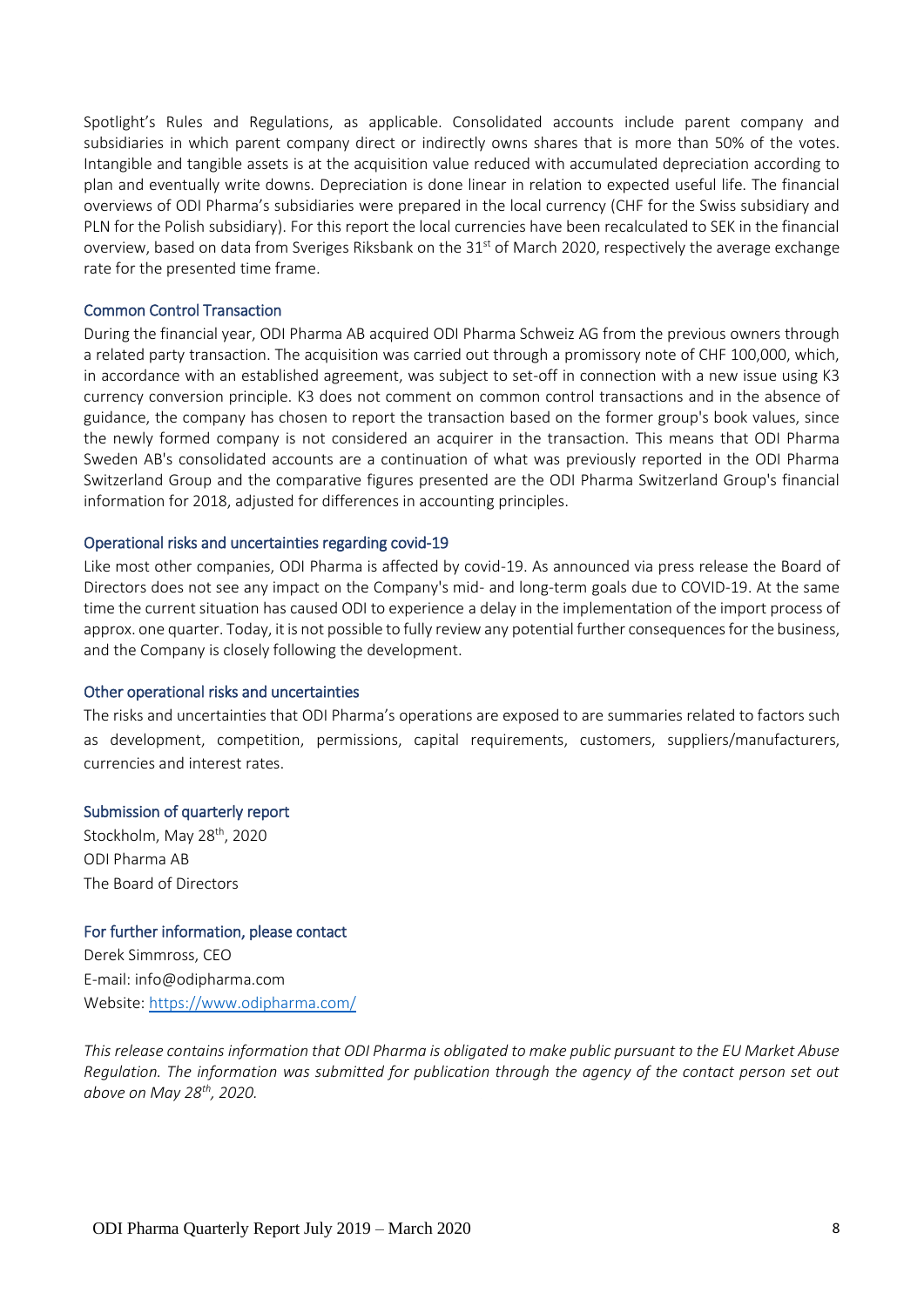*ODI Pharma AB was formed on the 23rd of October 2019. ODI Pharma AB is the Swedish holding company of ODI Pharma Schweiz AG and ODI Pharma Polska Sp. z o.o. The group was established on the 25 th of October 2019.* 

## INCOME STATEMENT – THE GROUP

| <b>SEK</b>                                      | 2020-01-01 | 2019-01-01  | 2019-07-01   | 2018-07-01   |
|-------------------------------------------------|------------|-------------|--------------|--------------|
|                                                 | 2020-03-31 | 2019-03-31  | 2020-03-31   | 2019-03-31   |
|                                                 | 3 months   | 3 months    | 9 months     | 9 months     |
|                                                 |            |             |              |              |
| Revenue                                         |            |             |              |              |
| Net Sales                                       | 1567       | 0           | 218 520      | $\mathbf 0$  |
| Other operating income                          | 7          | 0           | 12           | $\mathbf 0$  |
| Unrealized exchange gain                        | $-7650$    | 0           | $\Omega$     | $\mathbf 0$  |
|                                                 | $-6076$    | $\mathbf 0$ | 218 532      | $\mathbf 0$  |
| Operating expenses                              |            |             |              |              |
| External expenses                               | $-1384912$ | 581 589     | -3 589 682   | $-1766602$   |
| Personal expenses                               | $-68077$   | $\Omega$    | $-68077$     | 0            |
| Depreciation and amortization                   | $-772$     | 0           | $-2018$      | $\mathbf{O}$ |
| Other operating expenses                        | $-1537$    | $\Omega$    | $-12434$     | $\Omega$     |
| Exchange loss                                   | $-246683$  | 3772        | $-253532$    | $-101388$    |
| Realized exchange loss                          | 0          | 0           |              | 0            |
| Operating cost                                  | $-1701981$ | 585 361     | -3 925 743   | -1 867 990   |
| Operating income                                | $-1708057$ | 585 361     | -3 707 211   | $-1867990$   |
| Income from financial items                     |            |             |              |              |
| Financial income                                | 18         | $\Omega$    | 18           | $\Omega$     |
| Financial expenses                              | 5 9 0 1    | $-1592$     | $-146$       | $-4932$      |
| Exchange gain/losses                            | 39 805     | 0           | -4 999       | 0            |
| Income after financial items                    | $-1662333$ | 583 769     | -3 712 338   | $-1872922$   |
| Income before taxes                             | $-1662333$ | 583 769     | -3 712 338   | $-1872922$   |
|                                                 |            |             |              |              |
| Taxes                                           | $-6763$    | $\mathbf 0$ | $-17588$     | $\mathbf 0$  |
| Net income                                      | $-1669096$ | 583 769     | -3 729 926   | $-1872922$   |
|                                                 |            |             |              |              |
| Number of shares in the beginning of the period | 15 220 000 | 0           | 0            | 0            |
| Number of shares in the end of the period       | 15 220 000 | 0           | 15 220 000   | 0            |
| Average number of shares                        | 15 220 000 | 0           | 8 258 175,18 | 0            |
| Earnings per share, sek                         | $-0,11$    | 0,00        | $-0,45$      | 0,00         |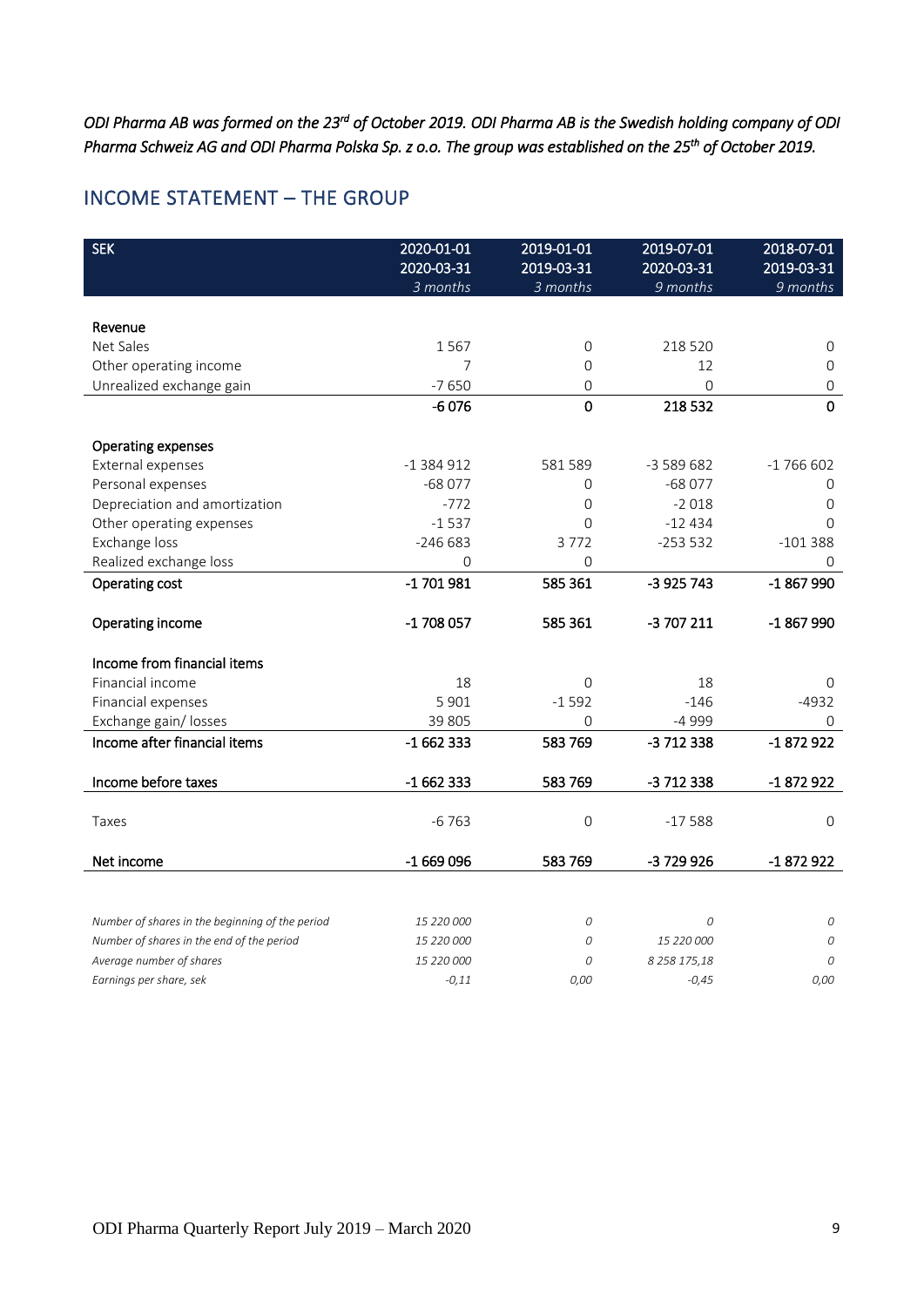## BALANCE SHEET – THE GROUP

| <b>SEK</b>                          | 2020-03-31  | 2019-03-31  | 2019-06-30    |
|-------------------------------------|-------------|-------------|---------------|
| Assets                              |             |             |               |
| <b>Fixed assets</b>                 |             |             |               |
| Tangible assets                     |             |             |               |
| Equipment, machines, tools          | 9 1 5 6     | 9588        | 7608          |
|                                     | 9 1 5 6     | 9588        | 7608          |
| <b>Total Fixed assets</b>           | 9 1 5 6     | 9588        | 7608          |
|                                     |             |             |               |
| <b>Current Assets</b>               |             |             |               |
| Receivables                         |             |             |               |
| Trade receivables                   | $\mathbf 0$ | $\mathbf 0$ | $\Omega$      |
| Other current receivables           | 151 105     | 71959       | 39 601        |
| Prepaid expenses and accrued income | 345 457     | $\mathbf 0$ | 1796          |
|                                     | 496 562     | 71959       | 41 397        |
| Cash and cash equivalents           | 22 383 180  | 5754670     | 4 4 2 0 4 6 3 |
| <b>Total current assets</b>         | 22 879 742  | 5 826 629   | 4 4 6 1 8 6 0 |
| <b>Total assets</b>                 | 22 888 898  | 5 836 217   | 4 4 69 4 68   |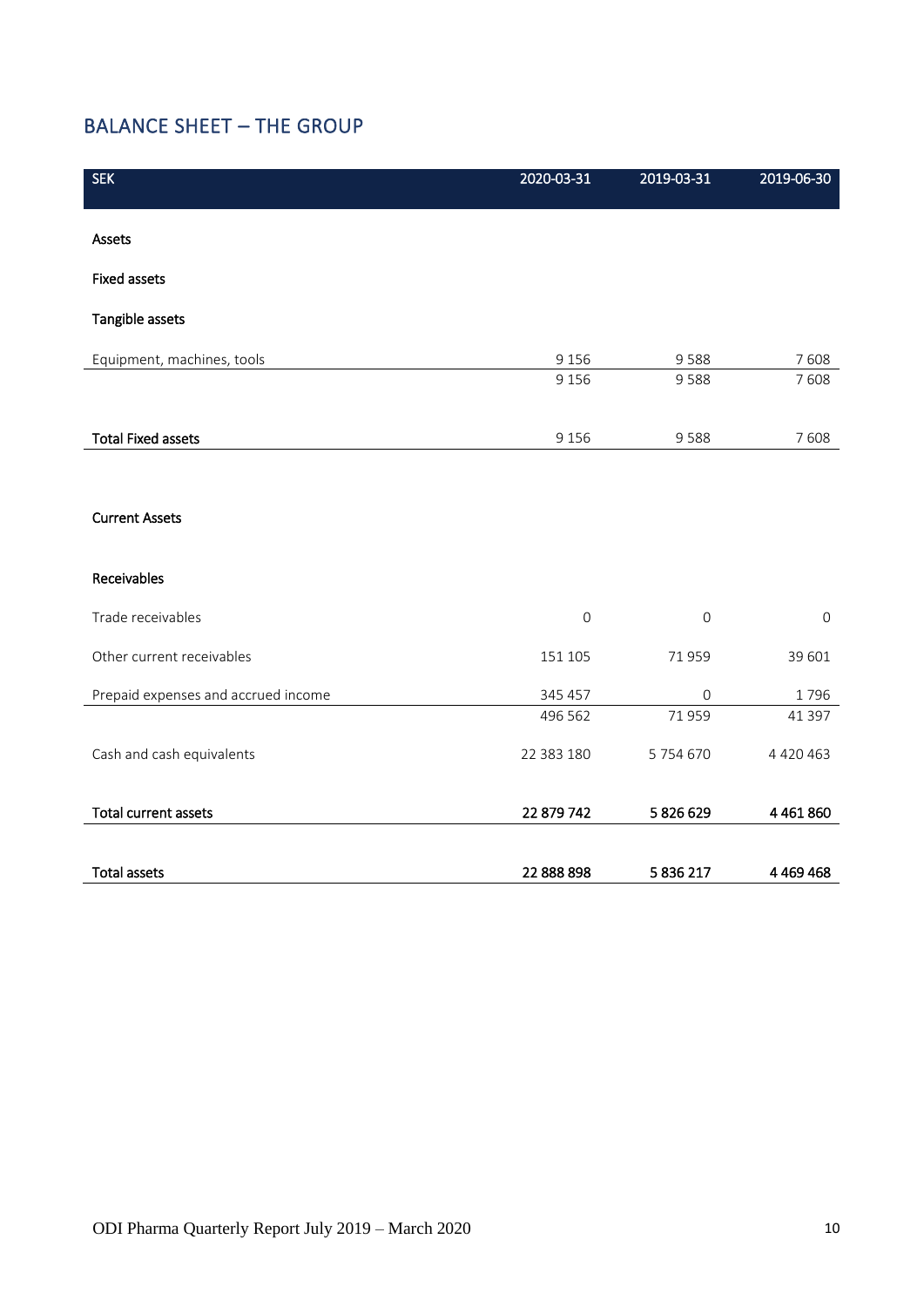| <b>SEK</b>                          | 2020-03-31    | 2019-03-31 | 2019-06-30  |
|-------------------------------------|---------------|------------|-------------|
| <b>Equity and liabilities</b>       |               |            |             |
| Equity                              |               |            |             |
| Share capital                       | 608 800       | $\Omega$   | $\Omega$    |
| Other contributed capital           | 24 306 665    | 5 147 713  | 5 182 373   |
| Retained earnings                   | $-3511076$    | 583 769    | $-1138891$  |
| <b>Total Equity</b>                 | 21 404 389    | 5731482    | 4 043 482   |
|                                     |               |            |             |
| <b>Current liabilities</b>          |               |            |             |
| Account payables                    | 1 0 5 2 1 0 9 | 73 461     | 44 3 7 8    |
| <b>Tax Liabilities</b>              | 327 345       | $\Omega$   | 292 534     |
| Other current liabilities           | 0             | 0          | $\Omega$    |
| Accrued expenses and prepaid income | 105 055       | 31 2 7 4   | 89074       |
|                                     | 1484509       | 104 735    | 425 986     |
| <b>Total Equity and Liabilities</b> | 22 888 898    | 5836217    | 4 4 69 4 68 |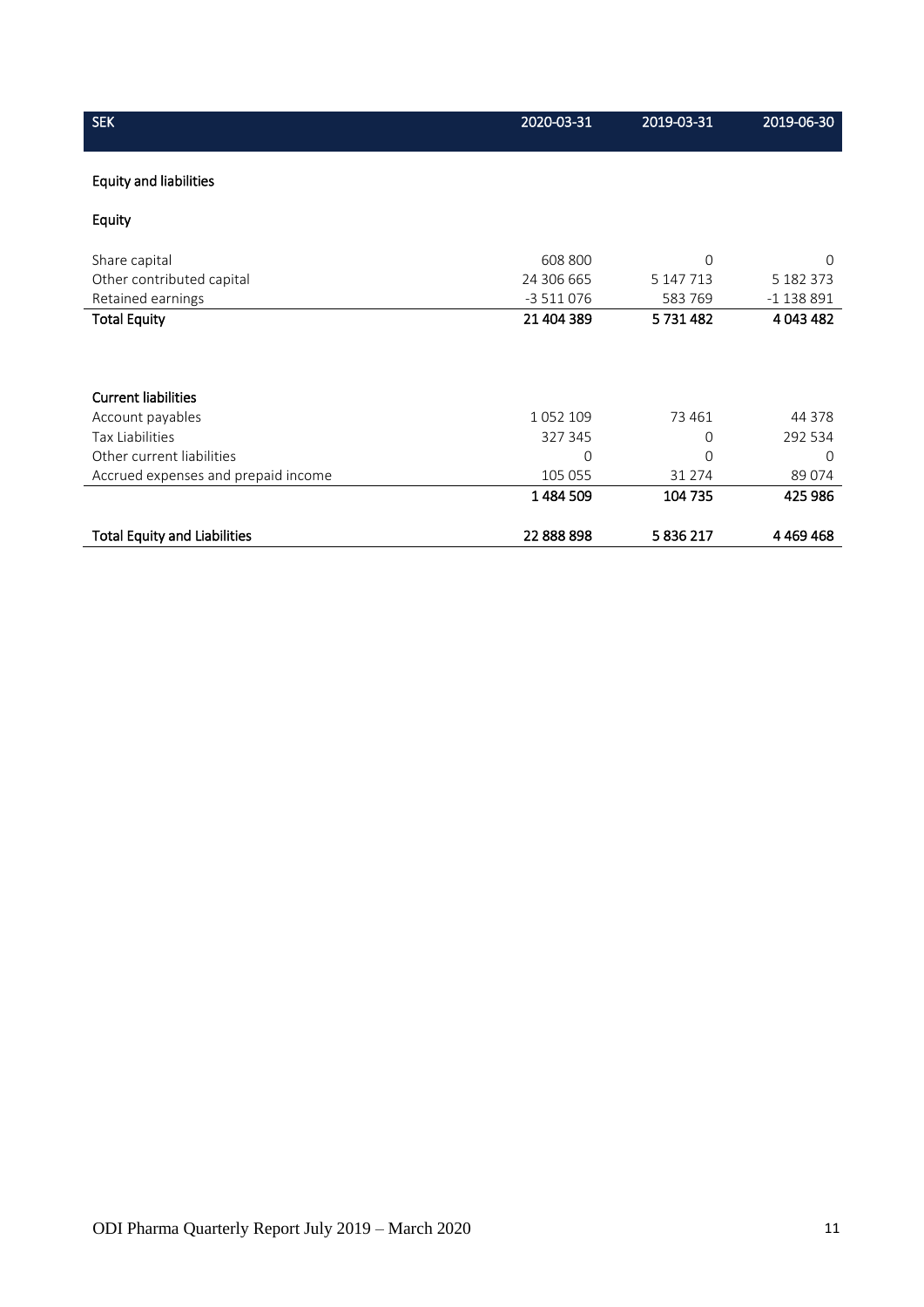## CASH FLOW STATEMENT – THE GROUP

| <b>SEK</b>                                                           | 2020-01-01    | 2019-01-01  | 2019-07-01    | 2018-07-01  |
|----------------------------------------------------------------------|---------------|-------------|---------------|-------------|
|                                                                      | 2020-03-31    | 2019-03-31  | 2020-03-31    | 2019-03-31  |
|                                                                      | 3 months      | 3 months    | 9 months      | 9 months    |
| Operations                                                           |               |             |               |             |
| Operating income                                                     | $-1708058$    | 480 200     | -3 707 211    | -1867990    |
| Adjustment for non cash flow items                                   |               |             |               |             |
| Depreciations, amortizations and gains and<br>losses of fixed assets | 3 2 6 4       | 0           | 2018          | 0           |
| Currency exchange rates differences                                  | 30 4 82       | 2 3 6 3     | 30 4 82       | 24 6 18     |
| Other non cash flow items                                            | 2720          | $-52201$    | $\mathbf{O}$  | 0           |
|                                                                      | $-1677032$    | 430 362     | $-3674711$    | $-1843372$  |
|                                                                      |               |             |               |             |
| Received interest                                                    |               |             | 0             | 0           |
| Paid interest                                                        | 5 9 0 1       | $-1592$     | $-146$        | $-4932$     |
| Received interest                                                    | $\Omega$      | $\mathbf 0$ | $\Omega$      | 0           |
| Paid tax                                                             | $-6762$       | 55 541      | $-17588$      | 0           |
| Cash flow from operation before change in<br>working capital         | $-1677893$    | 484 311     | -3 692 445    | $-1848304$  |
| Cash flow form change in working capital                             |               |             |               |             |
| Increase(-) Decrease(+) of operating receivables                     | -367 840      | $-4129$     | $-455$ 165    | $-71744$    |
| Increase(+) Decrease(-) of operating liabilities                     | 448 911       | $-733243$   | 1058523       | 53 364      |
| Cash flow from operations                                            | -2 946 822    | $-253061$   | -3 089 087    | $-1866684$  |
| Investment activities                                                |               |             |               |             |
| Investments in tangible fixed assets                                 | $-834$        | 263         | $-3566$       | $-9588$     |
| Cash flow from investment activities                                 | $-834$        | 263         | $-3566$       | $-9588$     |
| Financing activities                                                 |               |             |               |             |
| New shares issue                                                     | 24 056 800    | 0           | 24 556 800    | 0           |
| Issue expenses                                                       | -3 701 435    | $\mathbf 0$ | -3 701 435    | $\mathbf 0$ |
| Cash from finance activities                                         | 20 355 365    | 0           | 20 855 365    | $\mathbf 0$ |
|                                                                      |               |             |               |             |
| Cash flow for the period                                             | 18 757 709    | $-252798$   | 17 762 712    | $-1876272$  |
| Liquid funds at the beginning of the period                          | 3 4 3 3 0 5 2 | 5717371     | 4 4 2 0 4 6 3 | 7 438 461   |
| Effects of exchange rate changes on cash                             | 192 419       | 290 097     | 200 005       | 192 481     |
| Liquid fund at the end of the period                                 | 22 383 180    | 5754670     | 22 383 180    | 5754670     |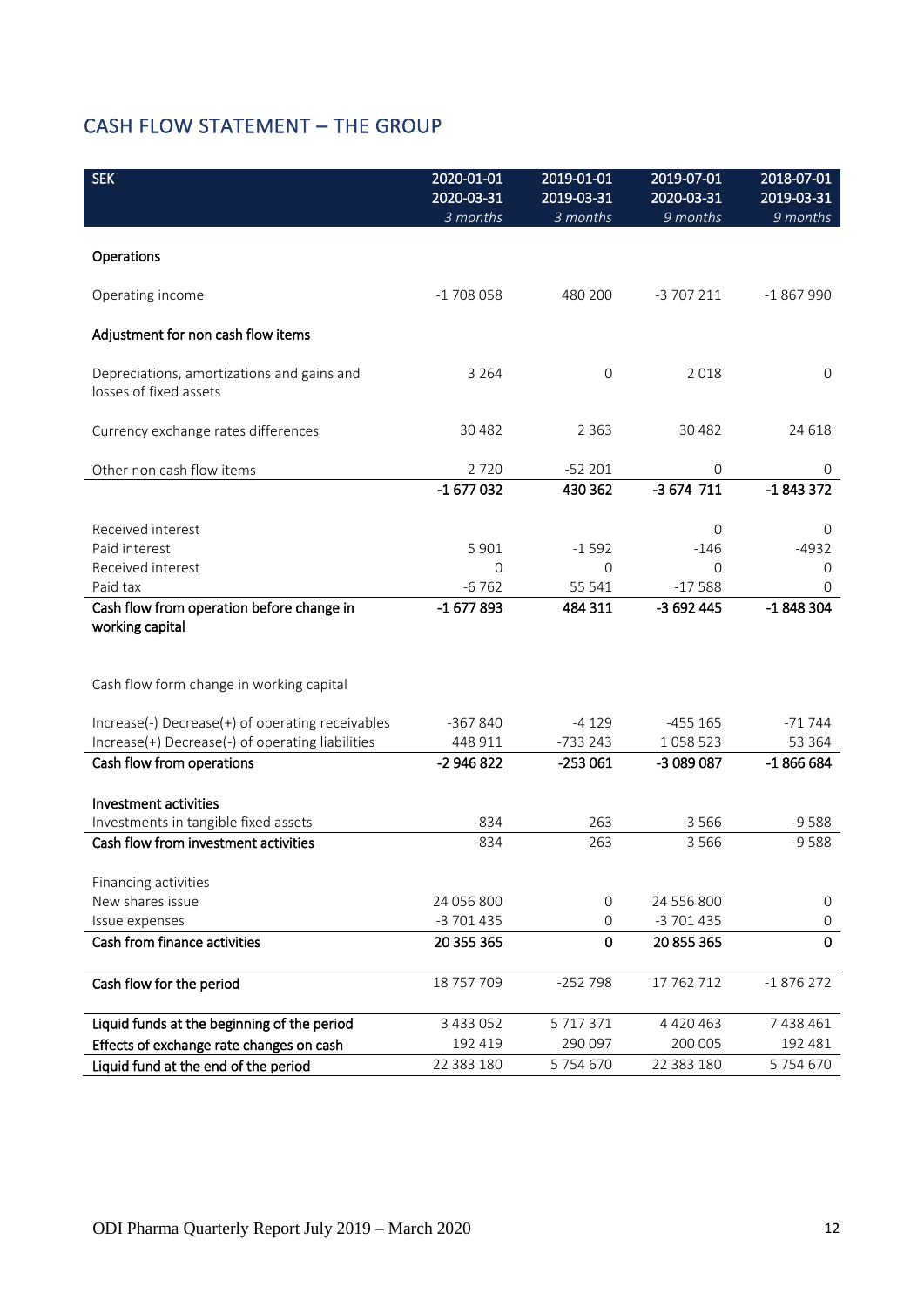## INCOME STATEMENT – ODI PHARMA AB

| <b>SEK</b>                   | 2020-01-01<br>2020-03-31<br>3 months | 2019-07-01*<br>2020-03-31<br>9 months |
|------------------------------|--------------------------------------|---------------------------------------|
|                              |                                      |                                       |
| Revenue                      |                                      |                                       |
| Net Sales                    | $\mathbf 0$                          | 0                                     |
| Other operating income       | 7                                    | 7                                     |
|                              | $\overline{7}$                       | $\overline{7}$                        |
| <b>Operating expenses</b>    |                                      |                                       |
| External expenses            | $-872$ 195                           | $-1391480$                            |
| Other operating expenses     | $-1520$                              | $-8466$                               |
| Unrealized exchange loss     | $-9730$                              | $-9730$                               |
| Realized exchange loss       | $-52$                                | $-52$                                 |
| Operating cost               | -883 497                             | $-1409728$                            |
| Operating income             | -883 490                             | -1 409 721                            |
| Income from financial items  |                                      |                                       |
| Financial income             | $\mathbf 0$                          | 0                                     |
| Financial expenses           | $\mathbf 0$                          | $\Omega$                              |
| Exchange gain/ losses        | $\Omega$                             | $\Omega$                              |
| Income after financial items | -883 490                             | $-1409721$                            |
| Income before taxes          | -883 490                             | $-1409721$                            |
| Taxes                        | $\mathbf 0$                          | $\Omega$                              |
| Net income                   | $-883490$                            | $-1409721$                            |

*\* The company was formed on 2019-10-23*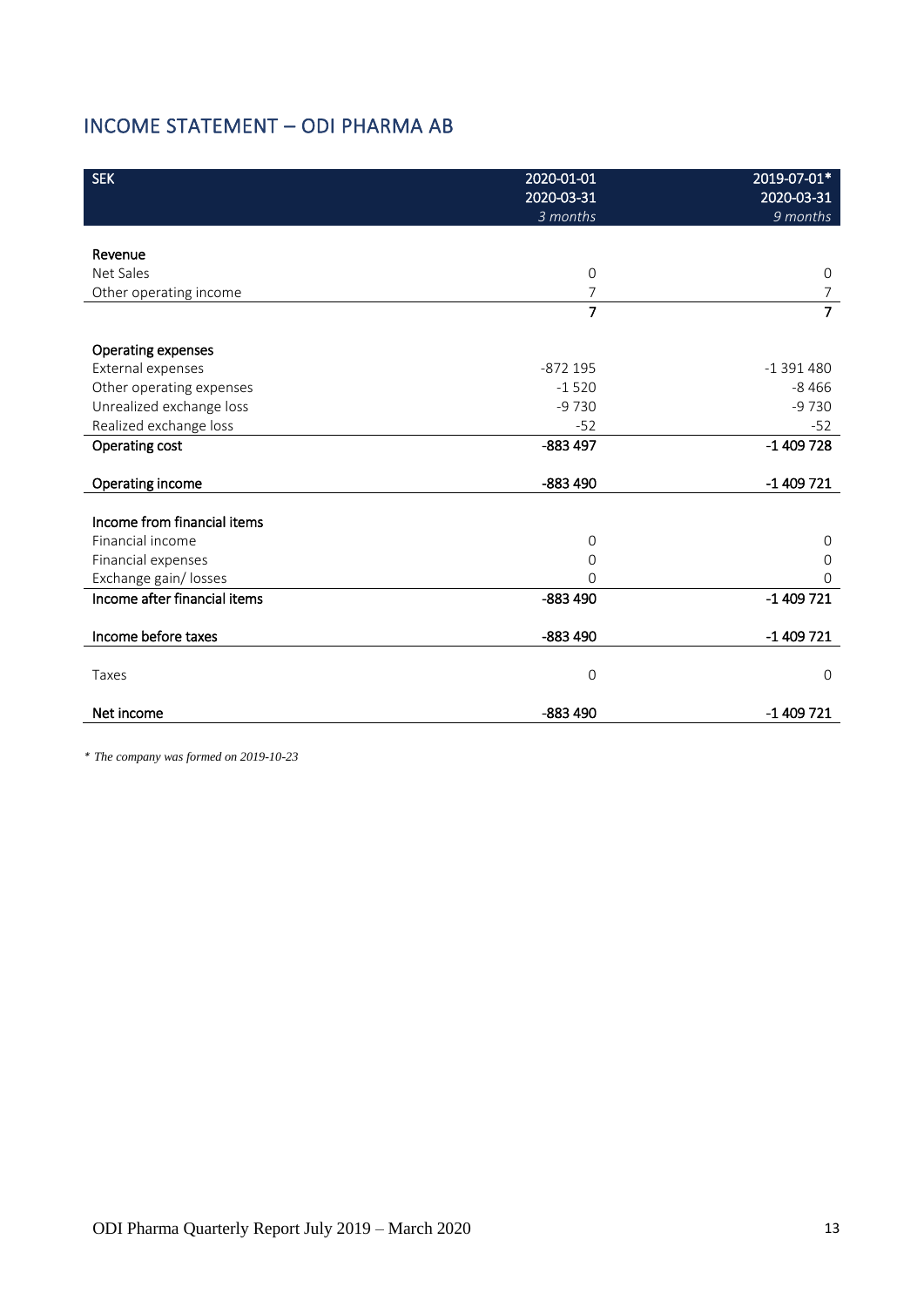## BALANCE SHEET – ODI PHARMA AB

| <b>SEK</b>                          | 2020-03-31 |
|-------------------------------------|------------|
|                                     |            |
| Assets                              |            |
| <b>Fixed assets</b>                 |            |
|                                     |            |
| <b>Financial fixed assets</b>       |            |
| Shares in group companies           | 967 200    |
|                                     | 967 200    |
| <b>Total fixed assets</b>           | 967 200    |
|                                     |            |
|                                     |            |
| <b>Current Assets</b>               |            |
|                                     |            |
| Receivables                         |            |
|                                     |            |
| Prepaid expenses and accrued income | 326 852    |
|                                     | 326 852    |
| Cash and cash equivalents           | 20 174 905 |
|                                     |            |
| <b>Total current assets</b>         | 20 174 905 |
|                                     |            |
| <b>Total assets</b>                 | 21 468 957 |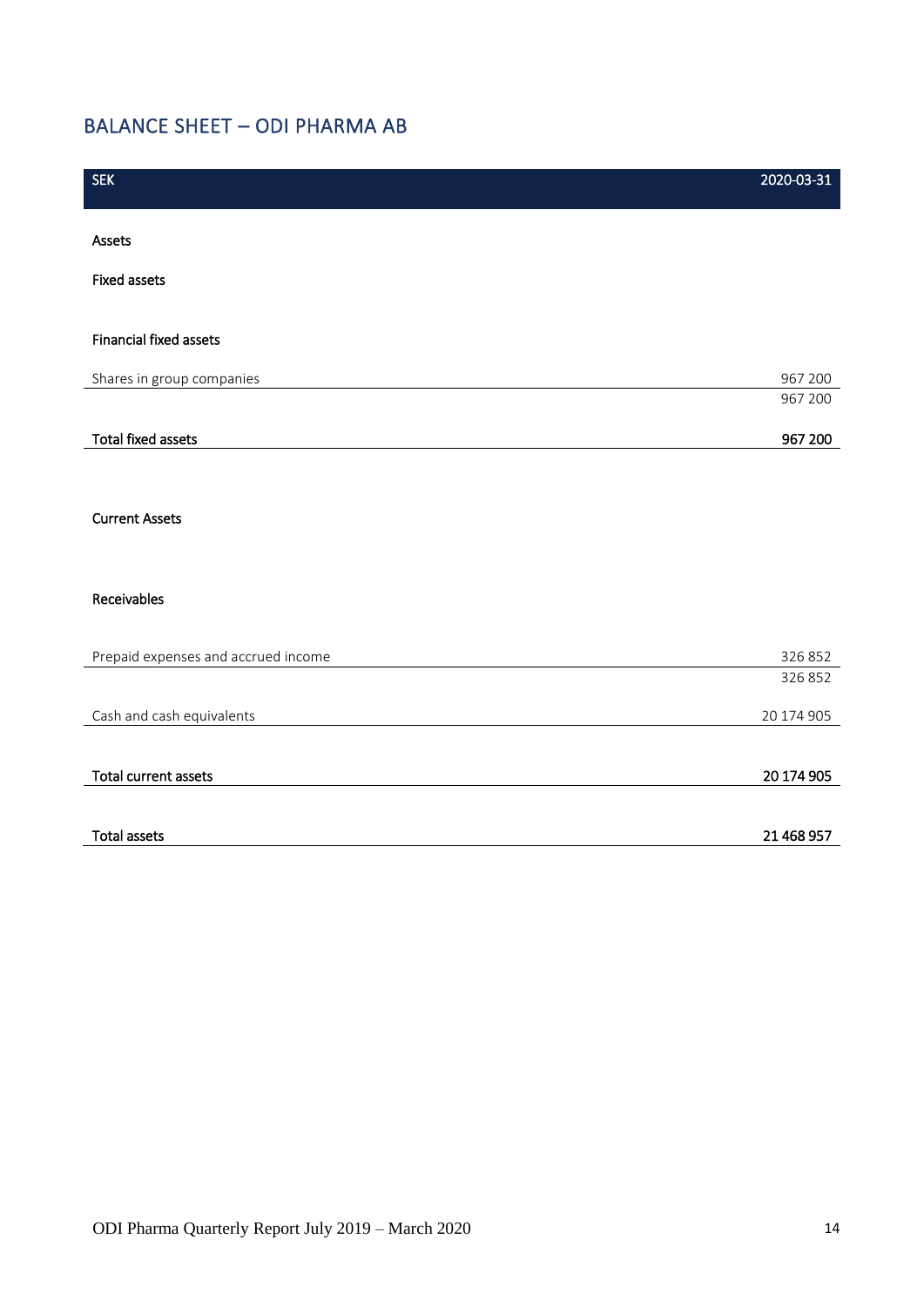## Equity and liabilities

## Equity

| Share capital                       | 608 800    |
|-------------------------------------|------------|
| Share premium reserve               | 21 213 765 |
| Profit or loss for the period       | $-1409721$ |
| <b>Total Equity</b>                 | 20 412 844 |
|                                     |            |
| <b>Current liabilities</b>          |            |
| Account payables                    | 858 803    |
| Liabilities to group companies      | 118 624    |
| <b>Tax Liabilities</b>              | 0          |
| Other current liabilities           | $\Omega$   |
| Accrued expenses and prepaid income | 78 686     |
|                                     | 1056113    |
| <b>Total Equity and Liabilities</b> | 21 468 957 |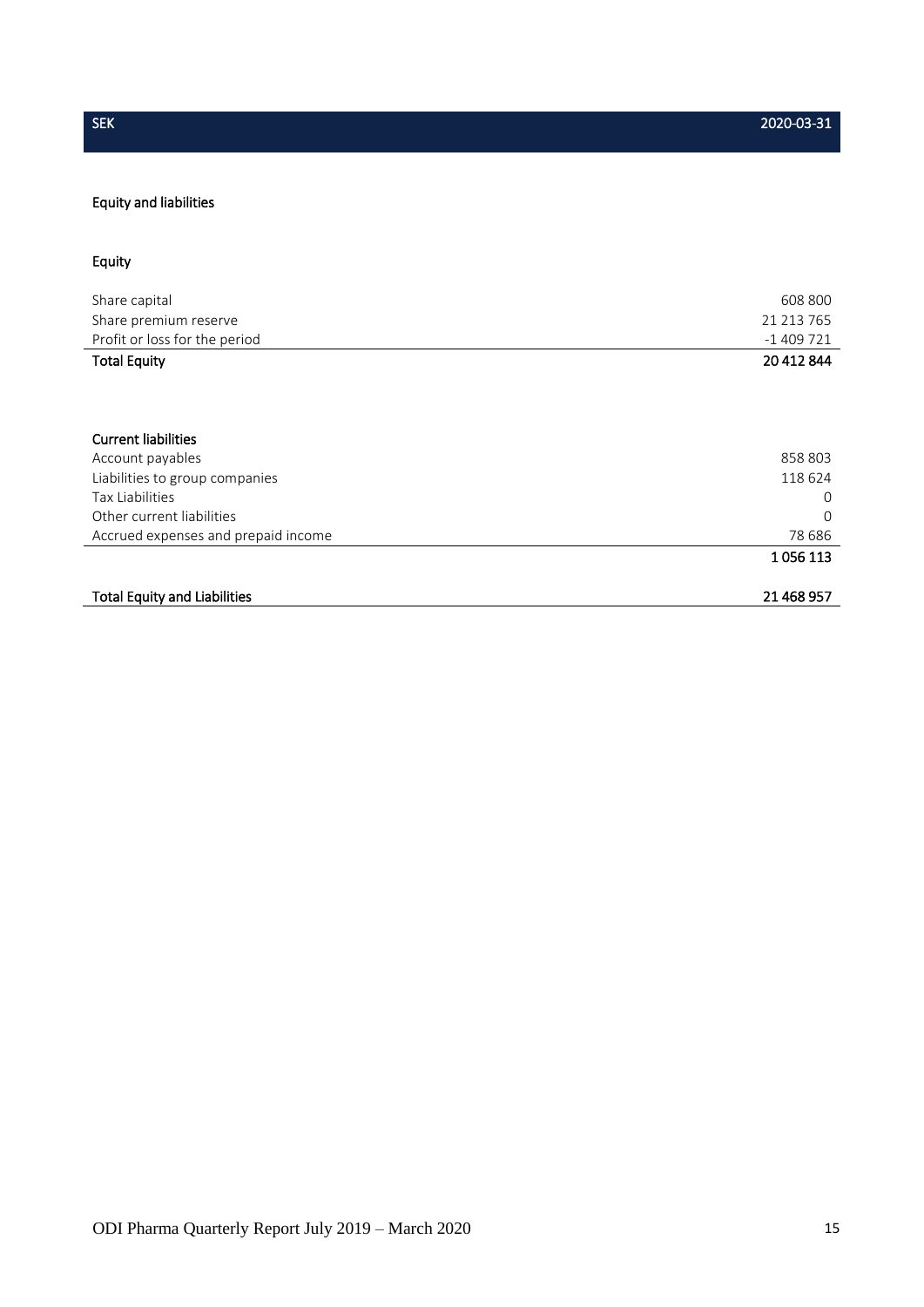## CASH FLOW STATEMENT – ODI PHARMA AB

| <b>SEK</b>                                                | 2020-01-01<br>2020-03-31 | 2019-10-21<br>2020-03-31 |
|-----------------------------------------------------------|--------------------------|--------------------------|
|                                                           |                          |                          |
|                                                           |                          |                          |
| Operations                                                |                          |                          |
| Operating income                                          | $-883490$                | $-1409721$               |
| Adjusted for non cash flow items                          |                          |                          |
|                                                           |                          |                          |
|                                                           | -883 490                 | $-1409721$               |
| Cash flow from operation before change in working capital | -883 490                 | $-1409721$               |
|                                                           |                          |                          |
| Cash flow from change in working capital                  |                          |                          |
| Increase(-) Decrease(+) of operating receivables          | $-321249$                | $-326852$                |
| Increase(+) Decrease(-) of operating liabilities          | -3 925 339               | 1056113                  |
| Cash flow from operations                                 | -5 130 078               | $-680460$                |
|                                                           |                          |                          |
|                                                           |                          |                          |
| Investment activities                                     |                          |                          |
| Investments in tangible fixed assets                      | $\mathbf 0$              | 0                        |
| Cash flow form investment activities                      | 0                        | 0                        |
|                                                           |                          |                          |
| Financing activities                                      |                          |                          |
| New shares issue                                          | 25 024 000               | 24 556 800               |
| Issue expenses                                            |                          | -3 701 435               |
| Cash from financial activities                            | 25 024 000               | 20 855 365               |
|                                                           |                          |                          |
| Cash flow for the period                                  | 19 893 922               | 20 174 905               |
|                                                           |                          |                          |
| Liquid funds at the beginning of the period               | 280 983                  | $\mathbf 0$              |
| Effects of exchange rate changes on cash                  |                          | $\Omega$                 |
| Liquid fund at the end of the period                      | 20 174 905               | 20 174 905               |